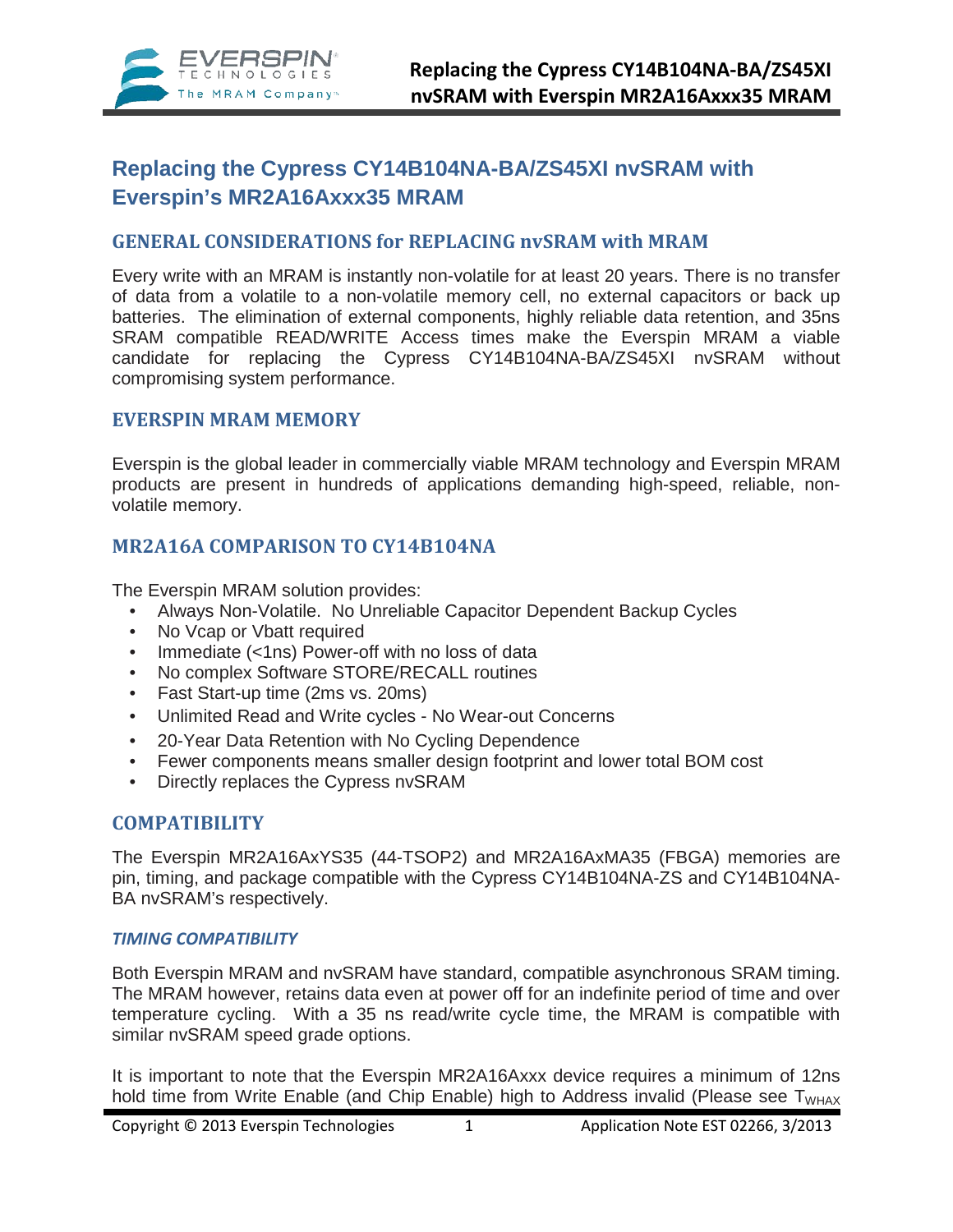

and  $T<sub>EHAX</sub>$  in the MR2A16A data sheet available [here.](http://www.everspin.com/PDF/EST_MR2A08A_prod.pdf)) Most microprocessors can accommodate this Hold time.

## *PIN COMPATIBILITY*

- 4Mb organized in the 256Kx16 configuration
- 3.3 volt nominal operation
- Standard SRAM parallel address pins (A0-17)
- Standard byte-wide, bidirectional data pins (DQ0-15)
- Standard control signals (/E, /W, /G)

The MR2A16Axxx does not require an external capacitor and the other associated passive components required by the CY14B104NA-xx devices.

Tables 1 and 2 highlight the differences in signal name and function for the Everspin and Cypress components. The primary difference between the Cypress and Everspin devices are the two pins on the nvSRAM: VCAP and /HSB. These pins are used to support the nvSRAM backup cycle and are not required for operation of the MRAM.

### **VCAP pin**

A capacitor is required on the  $V_{CAP}$  pins (Pin 28 on the TSOP2 and Ball E3 on the FBGA) on nvSRAM devices. Everspin assigns a "Do not connect" (DC) to the corresponding pin on the TSOP package and "No Connect" to the corresponding pin on the FBGA package. When replacing the Cypress nvSRAM with the Everspin MRAM, it is recommended that this pin be either left floating or kept at  $V_{ss}$ .

## **/HSB pin**

The /HSB pin of the nvSRAM (Ball G2 on the FBGA) is used to either initiate a Hardware Store or indicate a Hardware Store is in process. The corresponding pin on the Everspin MRAM is labeled as "No Connect". Therefore, a Host processor should not expect the MRAM to drive this pin to a particular voltage level.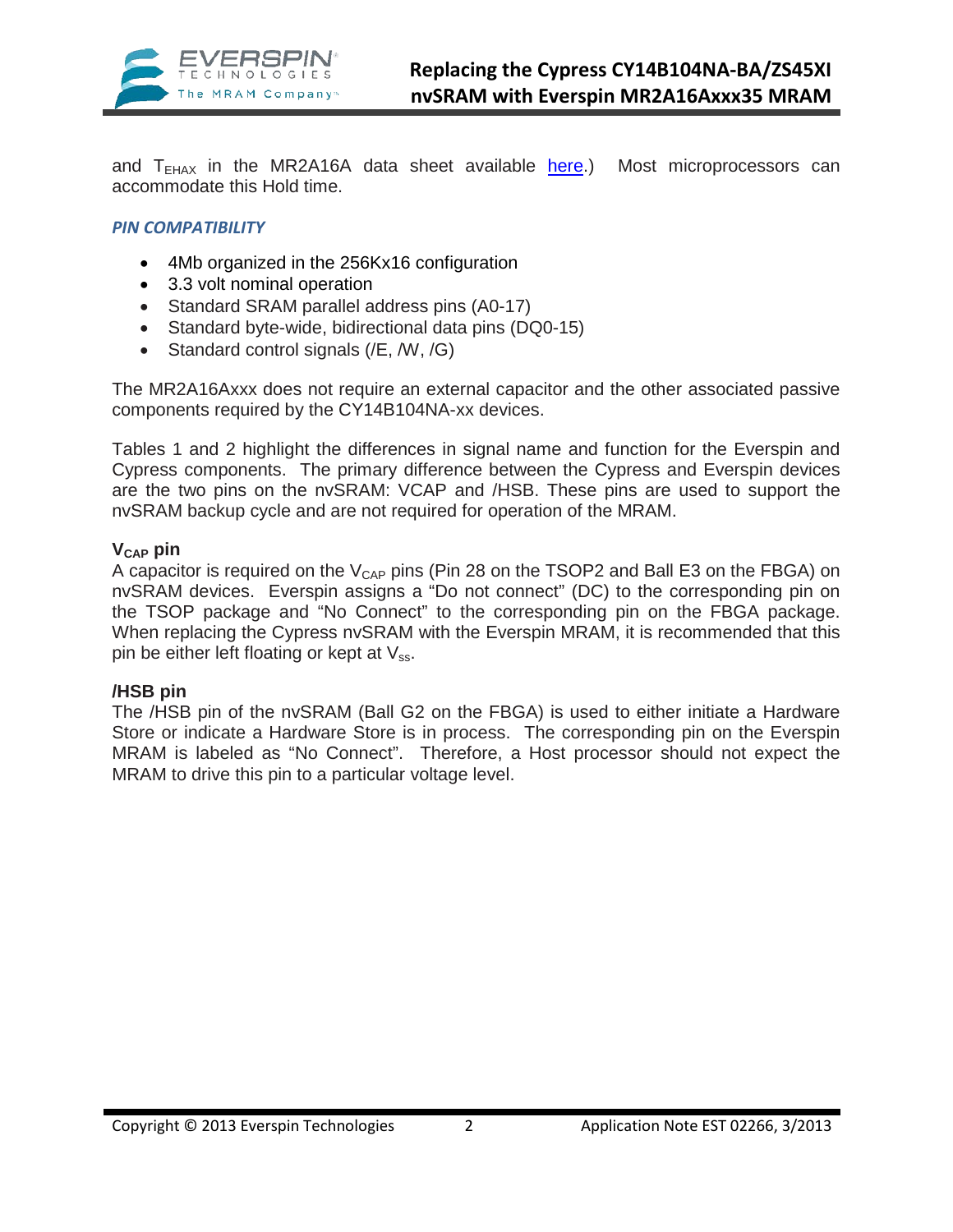



Figure 1 - Pinout comparison between MRAM and nvSRAM, 44 pin TSOP2 package

| PIN# | Everspin | <b>Cypress</b> | <b>Everspin connection</b> | <b>Everspin Comments</b>                                                                                           |
|------|----------|----------------|----------------------------|--------------------------------------------------------------------------------------------------------------------|
| 28   | DC.      | <b>VCap</b>    | Do Not Connect             | This pin is used for test. Prefer to float. If driven,<br>must be pulled to VIL. Do not place nvSRAM<br>capacitor. |

Table 1- Pin function comparison between MRAM and nvSRAM, 44 pin TSOP2 package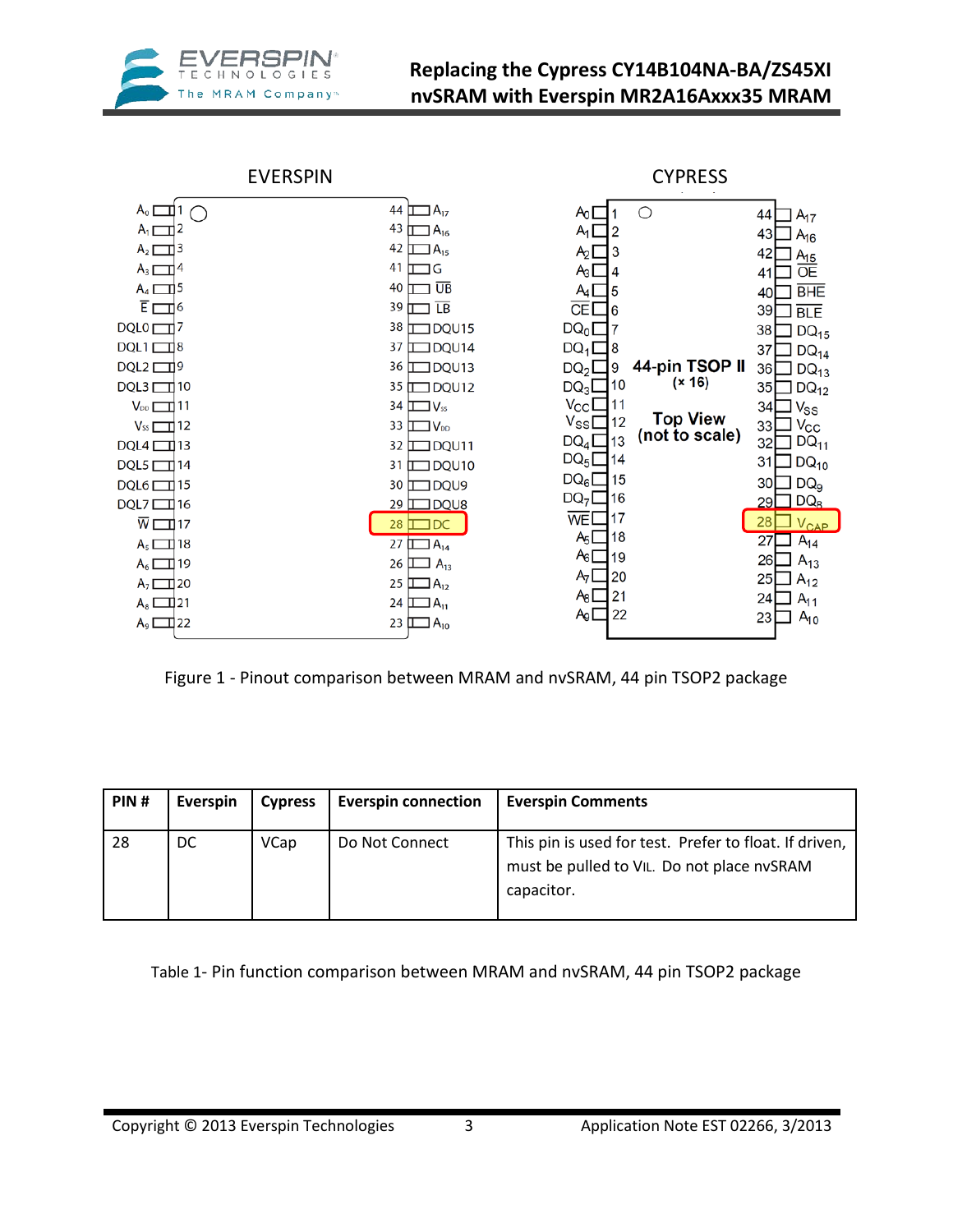

**CYPRESS** 

Α

В

С

D

Ε

F

G

Н

**EVERSPIN** 



Figure 2 - Pinout comparison between MRAM and nvSRAM, 48 FBGA package

| PIN#           | Everspin | <b>Cypress</b> | <b>Everspin connection</b> | <b>Everspin Comments</b>                                                                             |
|----------------|----------|----------------|----------------------------|------------------------------------------------------------------------------------------------------|
| E <sub>3</sub> | NC.      | <b>VCap</b>    | Not connected              | Prefer to float. Suggest do not place nvSRAM                                                         |
|                |          |                |                            | Vcap capacitor                                                                                       |
| G <sub>2</sub> | NC.      | HSB#           | Not connected              | This pin is not connected to the die. It is the<br>designer's responsibility to ensure compatibility |
|                |          |                |                            | with the system design                                                                               |
| H6             | DC       | <b>NC</b>      | Do not connect             | Prefer "Do Not Connect" or left to "Float". The                                                      |
|                |          |                |                            | voltage on this pin must not exceed VIL                                                              |

Table 2 - Pin function comparison between MRAM and nvSRAM, 48 FBGA package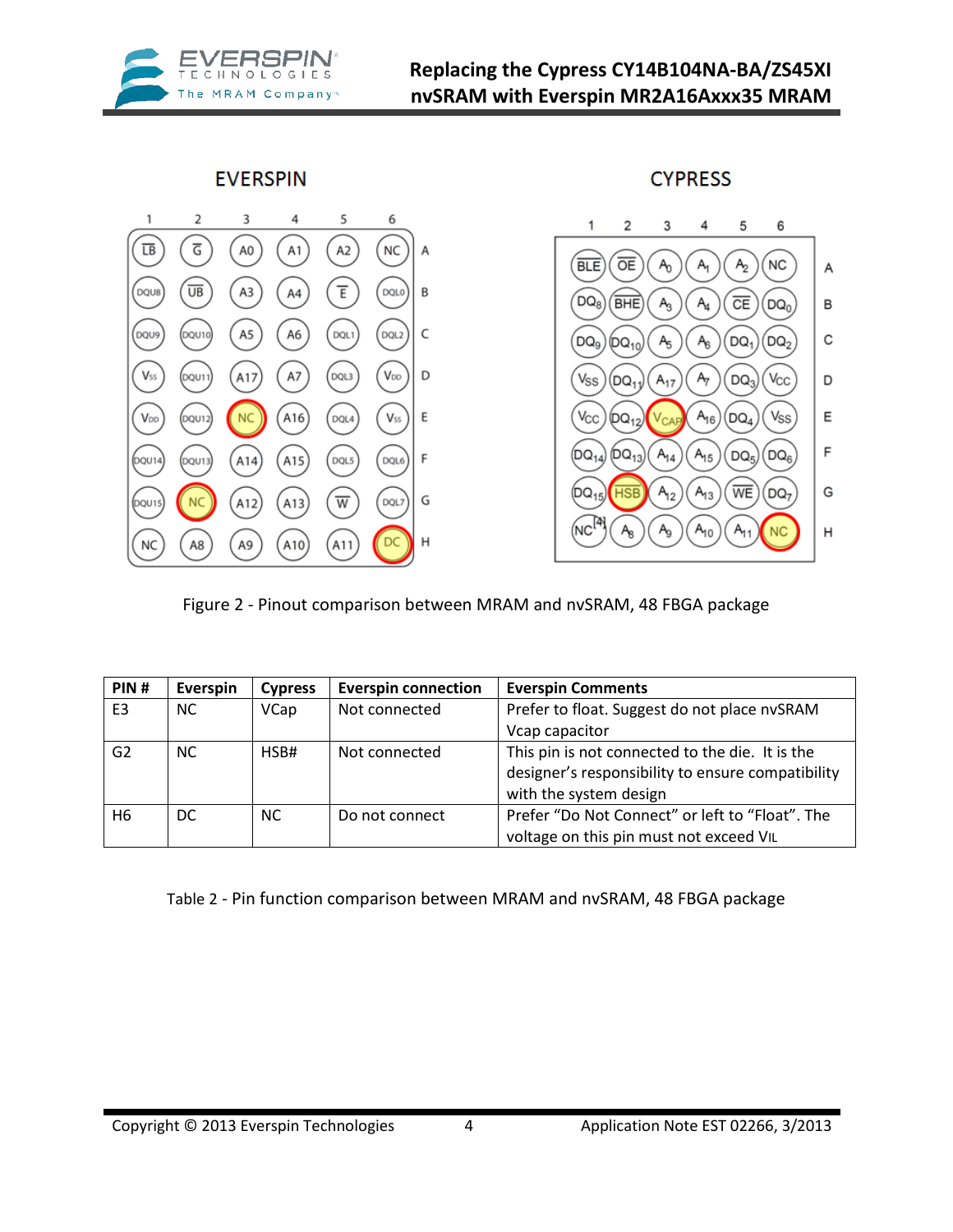

## *PACKAGE COMPATIBILITY*

The Everspin 44 pin TSOP2 and FBGA devices are drop in compatible with the corresponding Cypress equivalents. However, see figures 3 and 4 to understand the package dimension differences between the Cypress and Everspin FBGA packages. Make special note of the package dimension differences requiring different mechanical "Keep out" areas for these packages.



#### EVERSPIN FBGA PACKAGE DIMENSION

Figure 3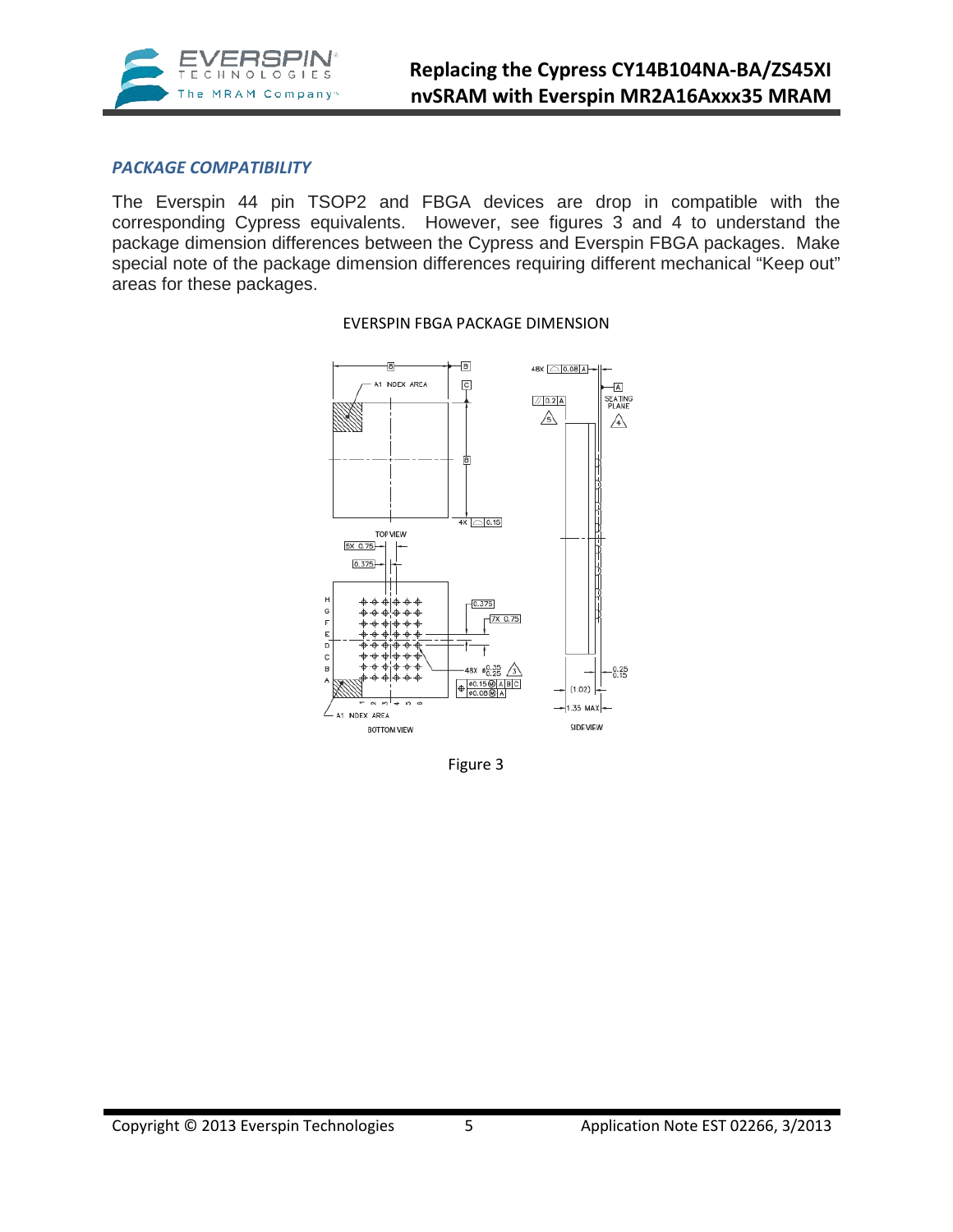







Figure 4

## **OTHER REPLACEMENT DESIGN CONSIDERATIONS**

## *HSB SOFTWARE*

Due to its persistence, there is no power monitoring requirement for the Everspin MRAM as is the case with the nvSRAM. Hence initiating or monitoring Hardware Stores, Re-stores and associated software routines are unnecessary and can be eliminated.

## *SIMPLIFIED POWER CYCLING*

When power is removed from the MRAM, data remains valid over 20 years' time and across the temperature range. This feature, unique to MRAM, allows for Duty Cycle Power control enabling the user to reduce their overall power consumption without concern of wear-out or lost data.

MRAM requires control signals /E and /W to track the power supply during power-up and be held high for a 2 ms start-up period a much shorter power-up requirement than the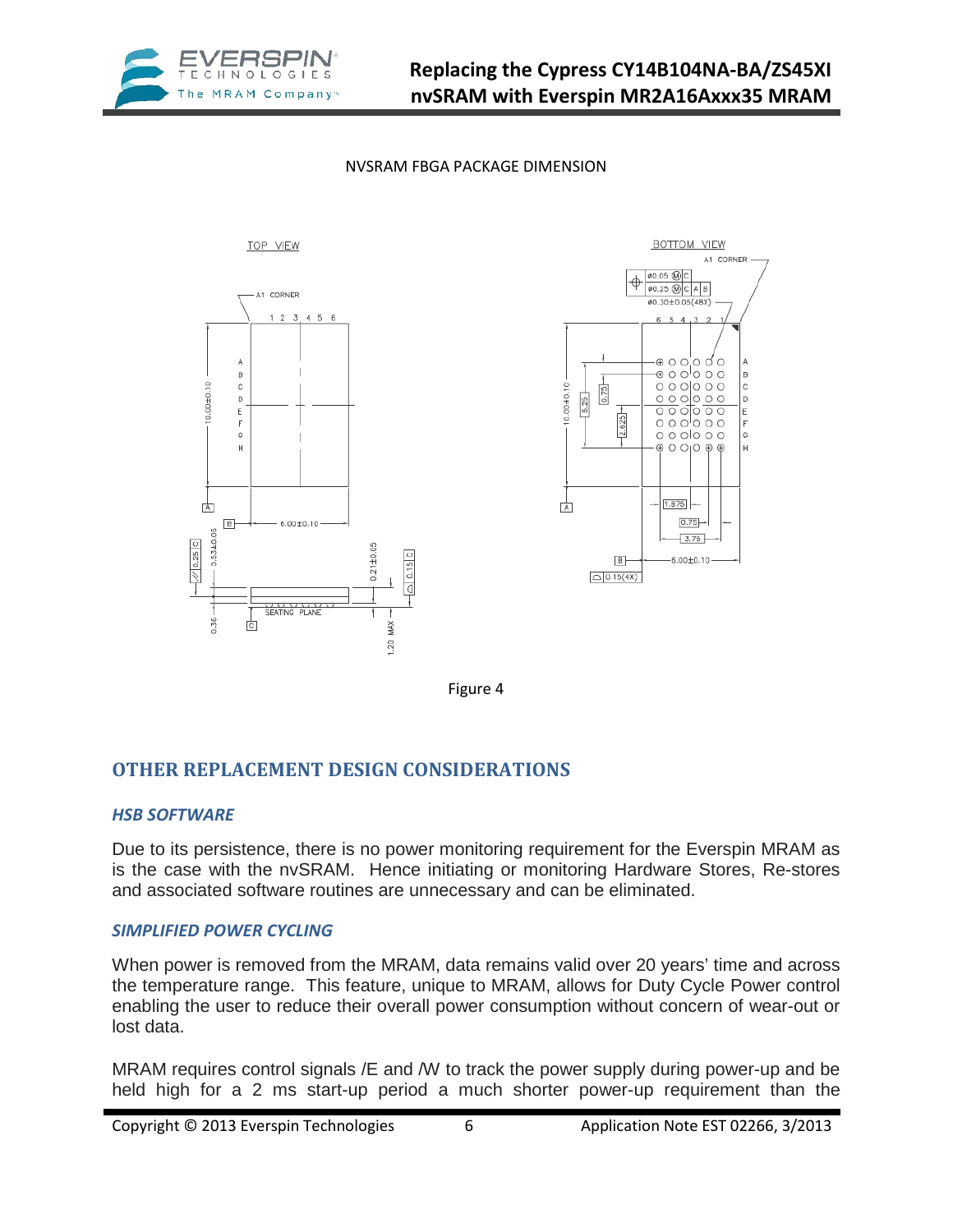

nvSRAM. When power fails, the Everspin MRAM simply inhibits write operations and no special power down timing considerations are needed since data is always non-volatile.

The nvSRAM device requires the /WE signal to track the power supply during power-up and be held high during the power-up recall period of 20 ms. The nvSRAM must sense the power failure, decouple the power supply from its backup capacitor, wait for any SRAM operations to complete, and then perform a parallel write to the EEPROM storage element during the 8 ms period after power has failed. This sequence is complicated by the fact that power falls at various ramp rates and in some cases bounces above and below the power supply threshold (brown outs) in rapid succession. Such conditions are not easily simulated or tested raising concerns about reliability of the backup storage cycle and the data in the EPROM.

### *POWER-UP SEQUENCING*

Both MRAM and nvSRAM will operate from a standard +3.3 volt power supply with +/-10% power supply range. Both MRAM and nvSRAM have similar standby and active operating currents, however, the "Start-up" time for the MRAM is 2ms vs. 20ms for the nvSRAM. Proper decoupling capacitors should be used to assure reliable operation.

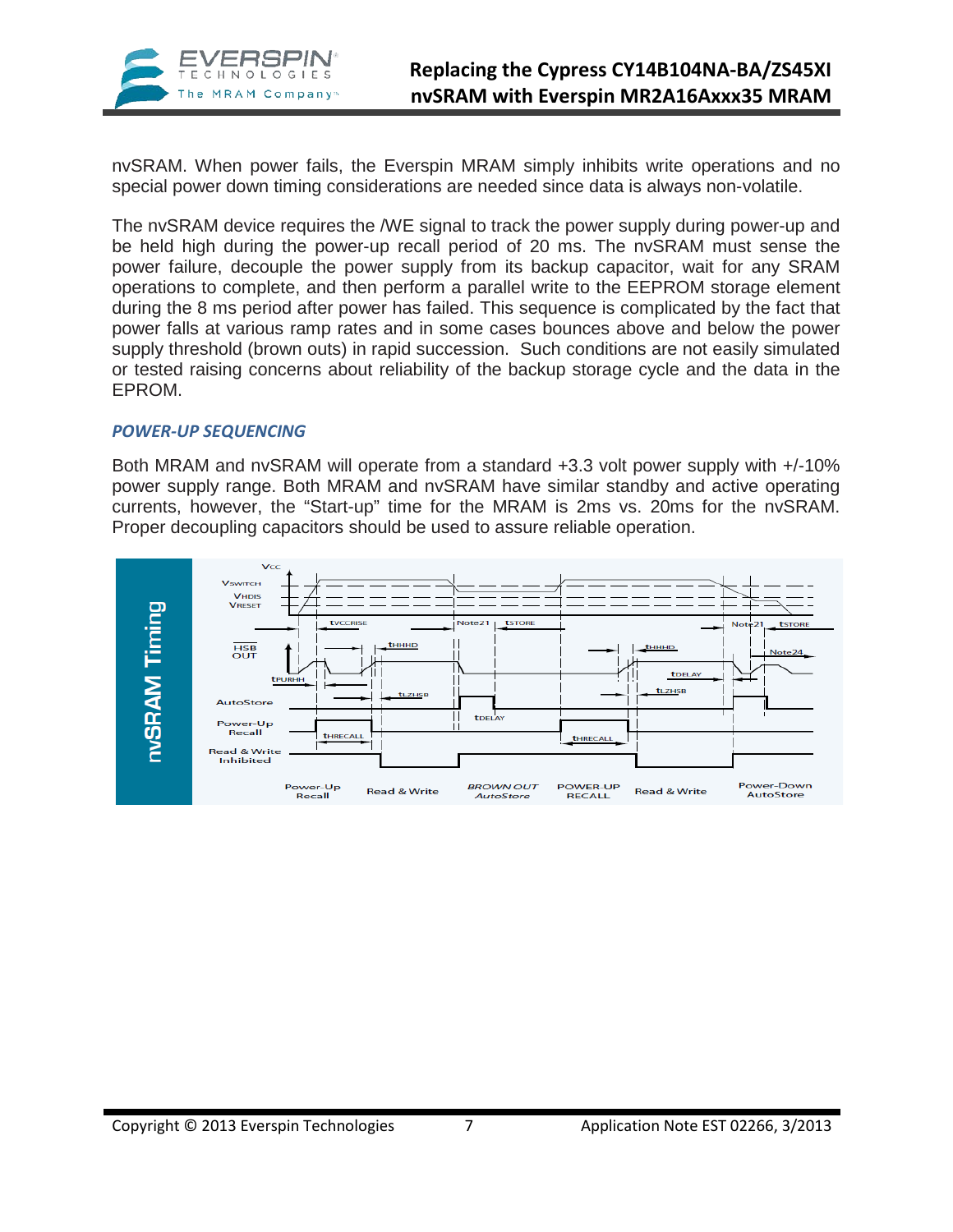



## **RELIABILITY CONSIDERATIONS FOR COMPARISON**

CY14B104NA-xx uses conventional trapped charge technology for non-volatile storage. Data can leak away as wear-out results from temperature and excessive write cycles.

Everspin MRAM will provide the most cost effective non-volatile RAM solution. The nvSRAM is constructed by combining a standard 6-transistor SRAM with a non-volatile EEPROM storage element in every cell. The total cell complexity is 12-transistors. MR2A16Axxx is built using a much simpler 1-transistor, 1-magnetic tunnel junction cell. The simple Everspin MRAM cell leads to improved manufacturing efficiency and increased reliability.

The reliability of an nvSRAM is dependent upon not only the memory chip but also the quality of the external VCAP capacitor. Careful capacitor selection is necessary to assure reliable power sequencing.

MRAM uses magnetic tunnel junction technology for non-volatile storage. Data does not leak away at high temperature and there is no wear-out mechanism to limit the number of read, write, or power cycles in this technology. Data retention is better than 20 years at 125  $^{\circ}C$ .